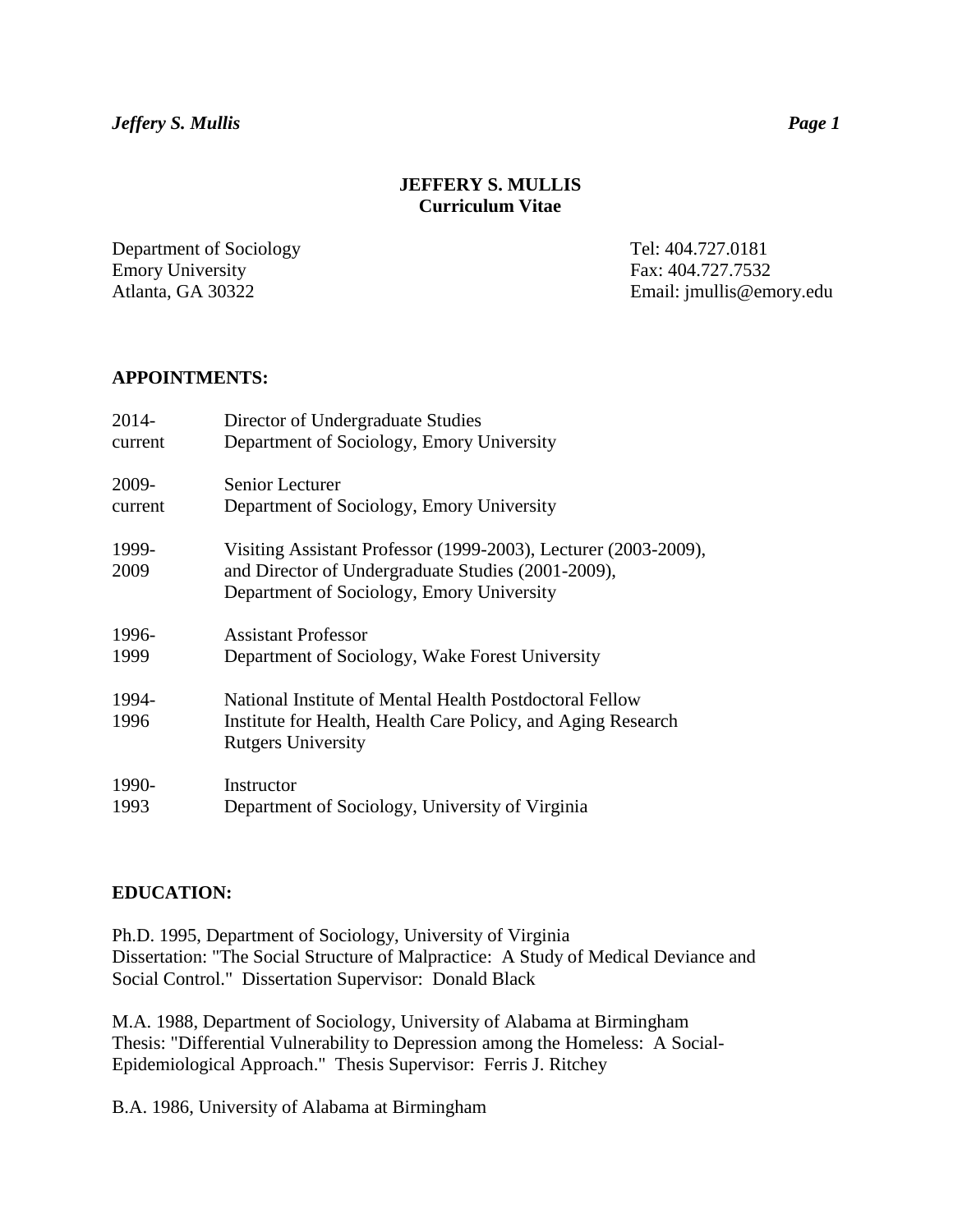#### **TEACHING AND RESEARCH INTERESTS:**

Law and Society Social and Cultural Change

Health, Illness, and Medicine **Research Methods and Statistics** Research Methods and Statistics

## **PRESENTATIONS:**

Mullis, J. 2002. Invited panel member, Panel on Law and Medicine, annual meeting of the Mid-South Sociological Association, Memphis, TN.

Mullis, J., W. Pearson, and C. Richman. 2001. "Moralistic Conflict Among Juveniles." Paper presented at the annual meeting of the Southern Sociological Society, Atlanta, GA.

Mullis, J. and D. Baunach. 2000. Surveilling Pedophilia: Sexual Deviance and the Quandary of Social Control. Paper presented at the annual meeting of the Society for the Study of Social Problems, Washington, D.C.

Caple, C., J. Mullis, W. Pearson, and C. Richman. 2000. "Community Safety Initiative: Youth Violence in Winston-Salem, North Carolina." Workshop conducted at Community Research Network Conference, Morehouse College, Atlanta, GA.

Mullis, J. 1999. "Juvenile Violence: Establishing a Baseline for Evaluating Interventions." Invited paper presented at the United States Attorney's Conference on Combating Gun and Drug Violence, Greensboro, NC.

Mullis, J. 1999. "The Psychiatrist as Advocate in Managed Care Conflicts." Invited paper presented at Psychiatry Department Lecture Series, School of Medicine, Wake Forest University, Winston-Salem, NC.

Mullis, J. and J. Herrmann. 1998. "Religion as a Source of Conflict in Clinical Encounters." Paper presented at annual meeting of the Southern Sociological Society, Atlanta, GA.

Mullis, J. 1998. Presider and Discussant, Session on Health Risks in Society, annual meeting of the Southern Sociological Society, Atlanta, GA.

Mullis, J. and D. Baunach. 1997. "The Social Control of Pedophilia." Invited paper presented at World Congress on Violence and Human Coexistence, Dublin, Ireland.

Mullis, J. and J. Herrmann. 1996. "The Religious Life of Physicians." Paper presented at annual meeting of the American Sociological Association, New York, NY.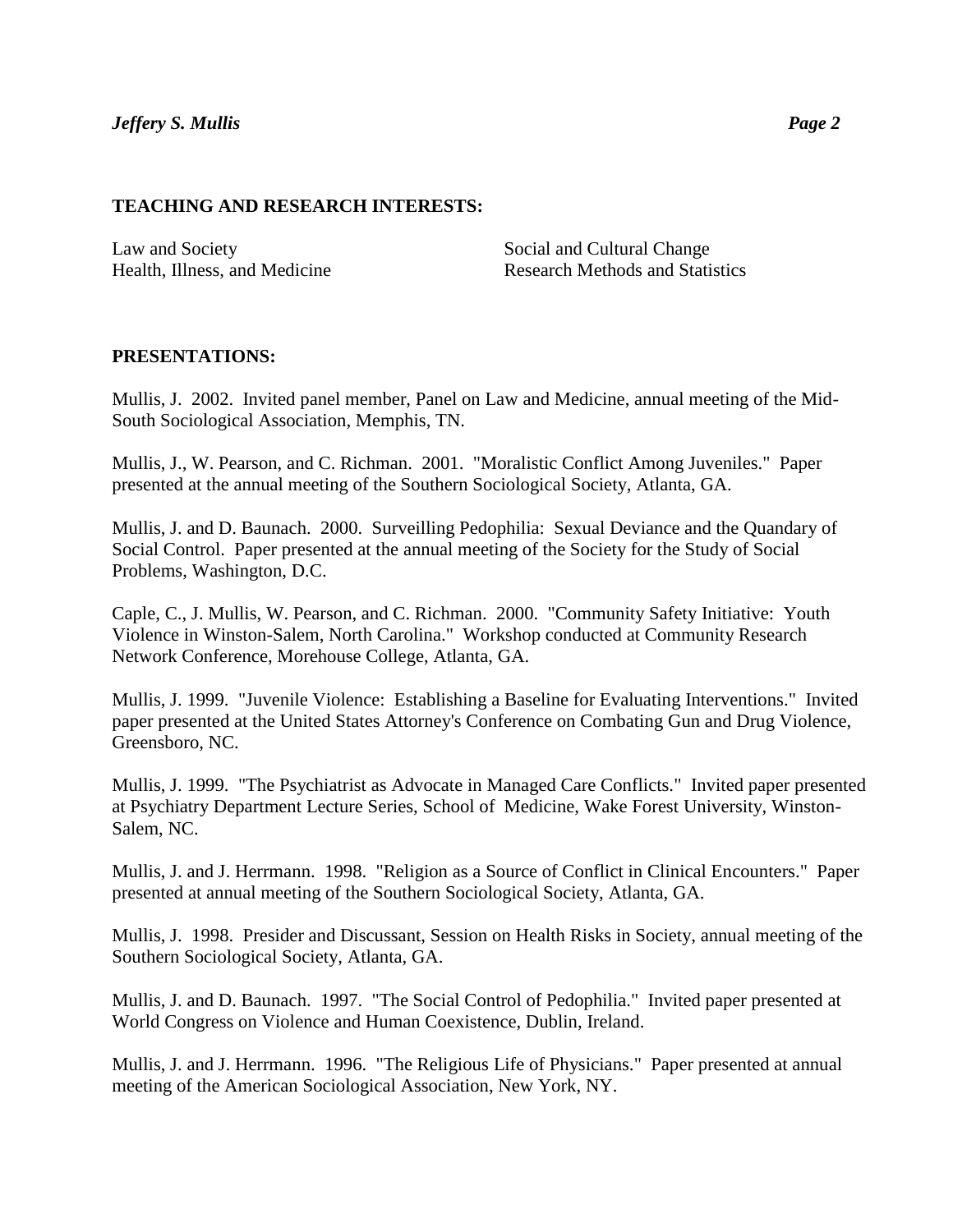Mullis, J. 1996. "Malpractice Litigation and the Organizational Advantage." Paper presented at annual meeting of the Southern Sociological Society, Richmond, VA.

Mullis, J. 1996. Discussant, Session on Psychiatric Sociology, annual meeting of the Eastern Sociological Society, Boston, MA.

Mullis, J. and F. Vali. 1995. "Mental Health Care in Managed Care Settings: Conflict and Organizational Liability." Paper presented at Seminar in Mental Health Research, Institute for Health, Rutgers University, New Brunswick, NJ.

Mullis, J. 1995. "Relational and Organizational Effects on Malpractice Disputing." Paper presented at International Conference on Mental Health Services Research, Bethesda, MD.

Franzione, A., B. Gray, A. Horwitz, D. Mechanic, J. Mullis, M. Rosenthal, J. Rubin, M. Schlesinger, N. Wolff, and F. Vali. 1995. "The Managed Care Evaluation Project: A Study of Managed Care and the Mentally Ill." Paper presented at annual meeting of the American Public Health Association, San Francisco, CA.

Mullis, J. 1994. "Malpractice Litigation as Social Control." Paper presented at annual meeting of the Eastern Sociological Society, Baltimore, MD.

Mullis, J. 1992. "The Social Control of Medicine: Doctors, Patients, and Malpractice Law in the United States." Paper presented at annual meeting of the American Sociological Association, Pittsburgh, PA.

La Gory, M., F.J. Ritchey, and J. Mullis. 1989. "Homelessness and Affiliation." Paper presented at annual meeting of the American Sociological Association, San Francisco, CA.

Mullis, J. 1988. "The Epidemiology of Depression Among the Homeless." Paper presented at the annual meeting of the American Sociological Association, Atlanta, GA.

Lynxwiler, J., M. Wilson, and J. Mullis. 1986. "Student Attitudes Toward Music Censorship." Paper presented at annual meeting of the Southern Sociological Society, New Orleans, LA.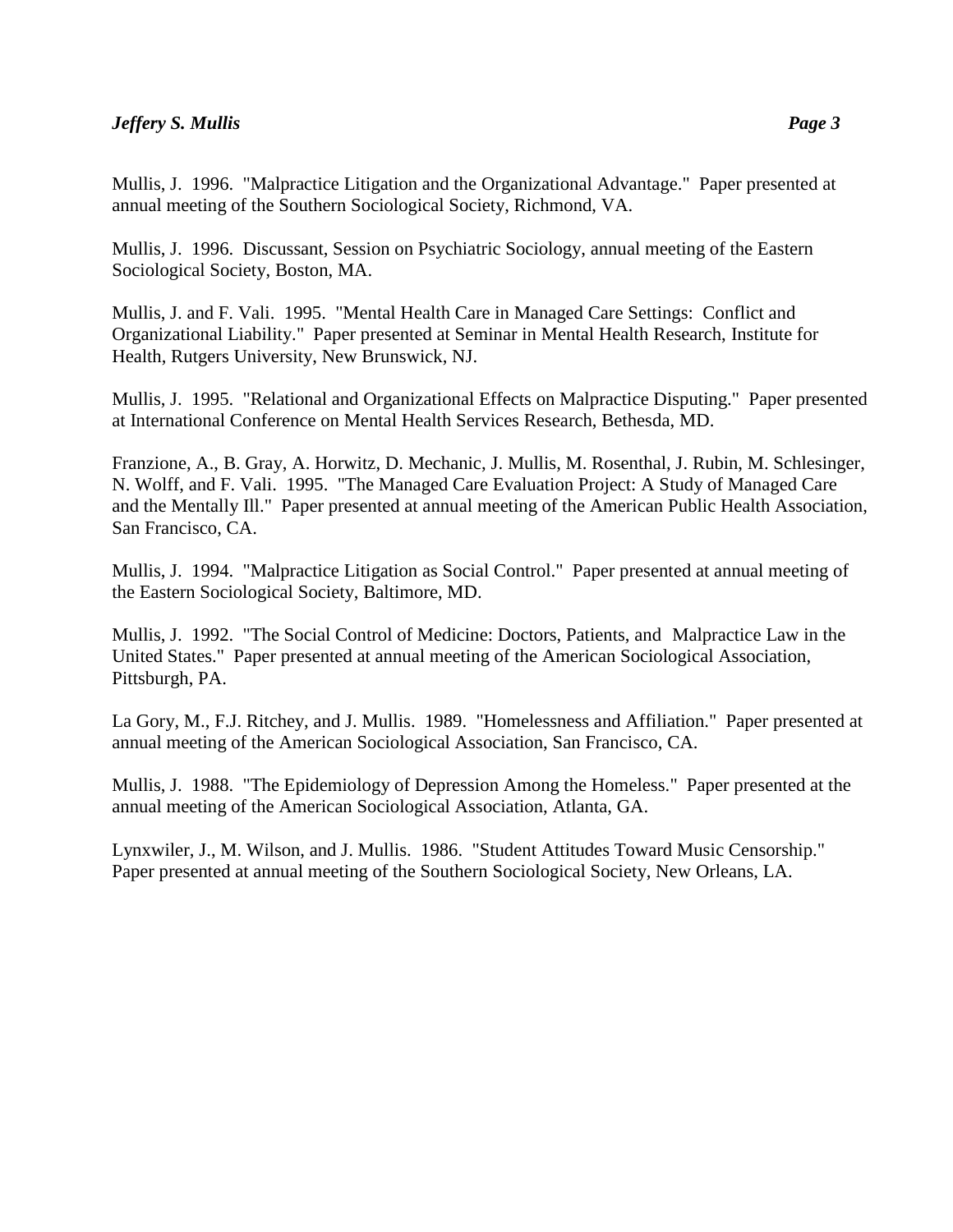#### **BOOK REVIEWS:**

*Constructive Conflicts: From Escalation to Resolution*, by Louis Kriesberg, Rowman and Littlefield Publishers. Reviewed in *Contemporary Sociology*, 1999, 28: 470-471.

*Social Control and Justice: Inside or Outside the Law*, edited by Leslie Sebba, The Magnes Press. Reviewed in *Deviant Behavior: An Interdisciplinary Journal*, 1998, 19: 311-314.

## **ARTICLES AND CHAPTERS:**

Mullis, J.S. and D.M. Baunach. 2003. "The Social Control of Adult-Child Sex." In *Sex Matters: The Sexuality and Society Reader*, edited by M. Stombler, D.M. Baunach, E.O. Burgess, D.A. Donnelly, W.S. Simonds, M. Stombler. McGraw Hill. (reprinted in second and third editions)

Horwitz, A.V. and J.S. Mullis. 1998. "Individualism and Its Discontents: The Response to the Seriously Mentally Ill in Late Twentieth Century America." *Sociological Focus* 31: 119-133 (Special issue on Community and Crime, edited by M.P. Baumgartner).

Mullis, J. 1995. "Medical Malpractice, Social Structure, and Social Control." *Sociological Forum* 10: 135-163.

Ritchey, F.J., M. La Gory, and J. Mullis. 1993. "A Response to the Comments of Walter R. Gove on Gender Differences in Health Risks and Physical Symptoms Among the Homeless." *Journal of Health and Social Behavior* 34: 182-185.

Ritchey, F.J., M. La Gory, and J. Mullis. 1991. "Gender Differences in Health Risks and Physical Symptoms Among the Homeless." *Journal of Health and Social Behavior* 32: 33-48.

Ritchey, F.J., M. La Gory, K.M. Fitzpatrick, and J. Mullis. 1990. "Comparison of Homeless, Community-Wide, and Selected Distressed Samples on the CES-Depression Scale." *American Journal of Public Health* 80: 1384-1386.

La Gory, M., F.J. Ritchey, and J. Mullis. 1990. "Depression Among the Homeless." *Journal of Health and Social Behavior* 31: 87-101. (Reprinted in *The Sociology of Medicine*, 1995, edited by W.C. Cockerham. E. Elgar Publishing Company.)

Ritchey, F.J., M. La Gory, T. O'Donoghue, and J. Mullis. 1989. "Homelessness in Alabama." Pages 1-20 in *Homelessness in the United States*, Volume 1, *State Surveys*, edited by Jamshid Momeni. Greenwood Press.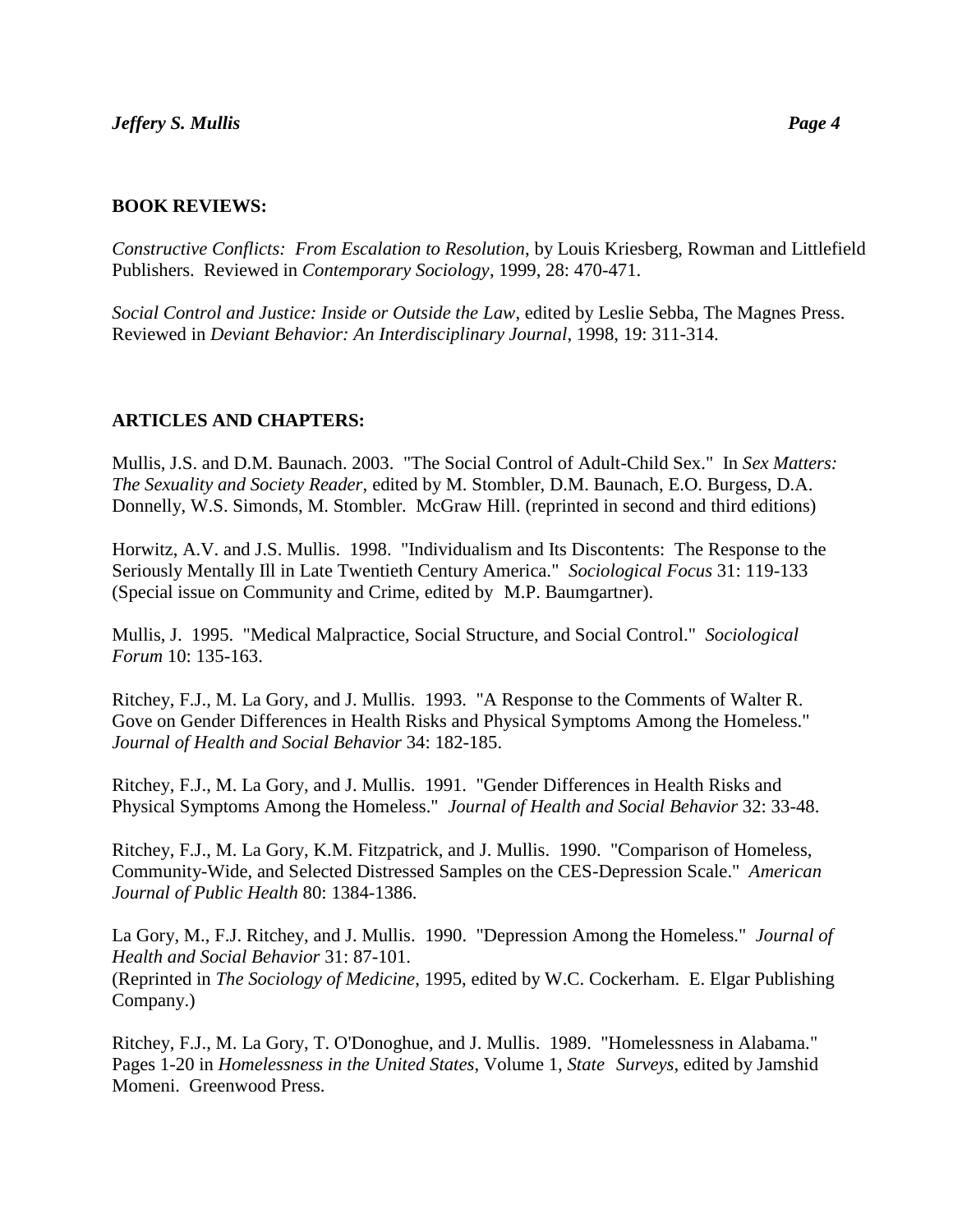## **CONSULTING:**

Pearson, Jr., W., J. Mullis, C. Leggon, and J. Brown. 2009. Change and Continuity in the Leadership Alliance's Summer Research Program: An Evaluation Based on Survey and Site Visit Findings in 2009. Report submitted to Leadership Alliance, Brown University.

Pearson, Jr., W., J. Mullis, C. Leggon, and J. Brown. 2008. The Leadership Alliance's Early Identification Program: An Analysis of Process and Impact in 2008. Report submitted to Leadership Alliance, Brown University.

Pearson, Jr., W., J. Mullis, C. Leggon, and J. Brown. 2007. Developing Diversity, Expanding Expertise: Empirical Feedback from the Survey and Site Visits in 2007. Report submitted to the Leadership Alliance, Brown University.

Mullis, J., W. Pearson, Jr., and C. Leggon. 2006. Raising the Bar: Results from the Leadership Alliance's Student Survey. Report submitted to the Leadership Alliance, Brown University.

Pearson, Jr., W., C. Leggon, and J. Mullis. 2005. The Leadership Alliance Formative Evaluation: Symposium Survey and Focus Group Results. Report submitted to the Leadership Alliance, Brown University.

Pearson, Jr., W., H. Etzkowitz, C. Leggon, J. Mullis, and T. Russell. 2004. The Leadership Alliance Summative Evaluation: 2002-2004. Report submitted to the Leadership Alliance, Brown University.

Mullis, J. and T. Russell. 2004. Maximizing the Talent Pool: Minority Students, Summer Research, and the Cultivation of Scientific Commitment – An Analysis of the 2003 Cohort of the Summer Research-Early Identification Program. Report submitted to the Leadership Alliance, Brown University. Evaluation Team Leader: W. Pearson, Jr.

Mullis, J. and T. Russell. 2003. Evaluation of Student Engagement, Mentoring, and Student Outcomes for the 2002 Cohort of the Summer Research-Early Identification Program. Report submitted to Leadership Alliance, Brown University. Evaluation Team Leader: W. Pearson, Jr.

Russell, T., W. Pearson, Jr., R. DuRant, M. Linster-Glenn, J. Mullis, C. Richman, and R. Rogan. 1999. Final Report: Strategic Approaches to Community Safety – Youth Violence in Winston-Salem/Forsyth County, North Carolina. Report submitted to U.S. Department of Justice.